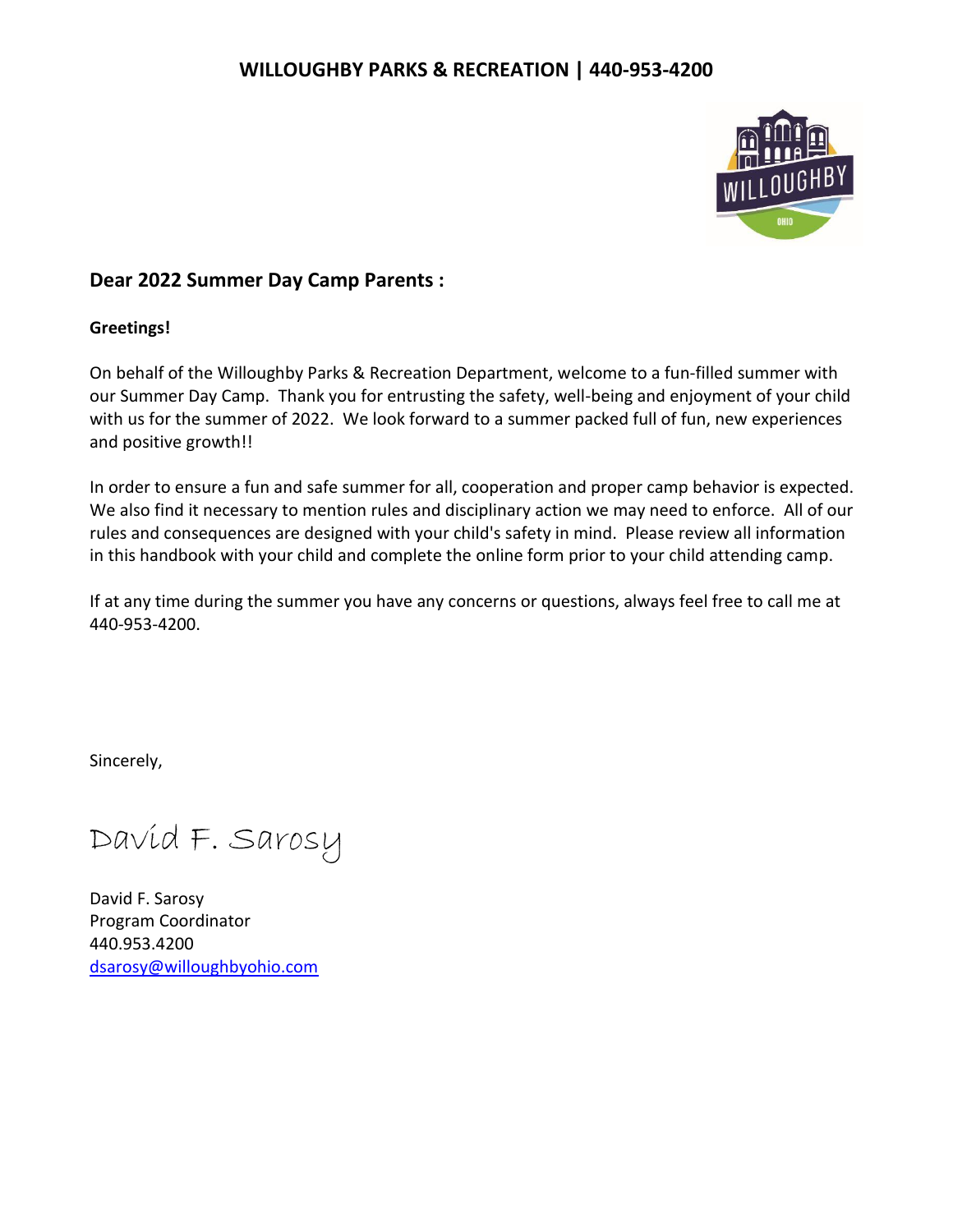# **SUMMER CAMP PARENT INFORMATION**

# **Philosophy and Purpose**

This program is designed to provide a safe, fun-filled summer day camp program for children while offering a valuable service to families in which parents work. Activities will include large group games, special events, open play, arts and crafts, and weekly field trips.

# **Goals**

To provide a safe and wholesome place for children to play.

To develop a sense of fair play and sportsmanship.

To learn new skills.

To experience success.

To make new friends.

To enhance self-esteem.

To gain a greater sense of confidence.

*TO HAVE FUN!*

# **General Information**

1. Phone Numbers – **IMPORTANT!**

Please notify the Parks & Recreation Department if any of your contact numbers have changed – we need to be able to get a hold of you at all times. Our number is 440-953-4200.

# 2. Hours of Operation

Camps operate from 9:00 a.m. - 3:00 p.m. Monday - Friday.

- Before Care: runs from 7:00-8:55 am
- After Care: runs from 3:00-5:30 pm.

#### 3. Age Requirements

Willoughby Summer Day Camp is open to children ages 6 to 12.

#### 4. Staff

Each camp is staffed by trained, qualified and competent high school, college students and experienced adults, many of whom are pursuing a degree or have a degree in education. Each camp has a ratio of, at most, 12:1.

5. Facilities

Each camp is conducted primarily as an outdoor program. The buildings will serve as an organization and inclement weather area. In case of thunder/lightning, camps will be bussed to the Willoughby Senior Center (at counselors discretions), depending on activities and availability of facility. Please call the Parks & Recreation Department at 440-953-4200 to get information on the location of each camp.

| Listed below are the amenities of each site: |                          |                          |
|----------------------------------------------|--------------------------|--------------------------|
| <b>Daniels Park North and South Site</b>     | Ryan Park @ Ridge Acres  | Osborne                  |
| <b>Pavilion</b>                              | Pavilion                 | <b>Pavilion</b>          |
| Restrooms                                    | Port O Potty             | Restrooms                |
| Playground                                   | Playground               | Playground               |
| <b>Drinking Fountain</b>                     | <b>Drinking Fountain</b> | <b>Drinking Fountain</b> |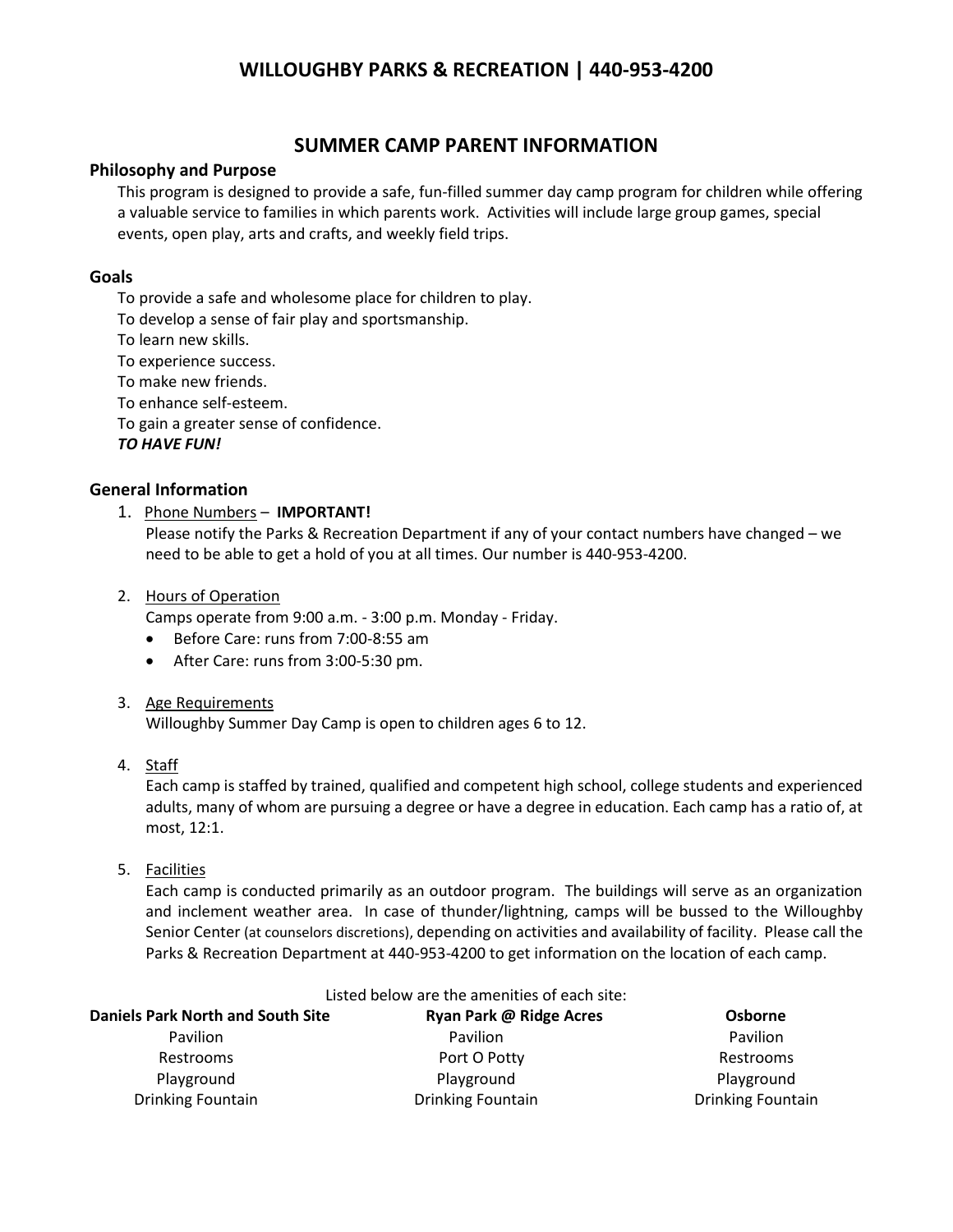#### 6. **What to Bring**

Please dress your child as comfortably as possible to enable him/her to participate in the different activities of the day. Closed-toe shoes must be worn at all times and should be comfortable for all-day wear. Sandals are appropriate to wear while at the pool.

Each child will need to bring: bag/backpack (in which to carry and store needed items at camp each day and take them home again each afternoon for cleaning), spray sunscreen, water bottle, hat, packed lunch that will not require refrigeration. Please put your child's name on all items brought to camp. Camp shirts must be worn on ALL field trip days! (Read the flyers for additional days.)

Additional t-shirts are available at the Rec. office for \$6 each. Additional rash guards are available at the Rec. office for \$17 each.

Rash Guards must be worn on the following days: All pool days, and field trips to water parks. (refer to the weekly newsletter)

The following items are *NOT* permitted to be used at camp: Cell Phones Baseball/football cards/gaming cards Ipods/Ipads Game Systems *\*cell phones are to remain in their bags and are NOT to be used at camp. NOTE: Parent will be contacted to pick up inappropriate items.*

Items that your child is attached to should not be brought to camp in case of being lost, stolen or broken. Please use common sense with your discretion.

Willoughby Parks and Recreation is not responsible for lost or stolen items. Please check the lost and found weekly for lost items - each camp site has one. We will hold lost items at the Willoughby Parks Department for two (2) weeks after camp concludes.

#### 7. Spending Money

Children may utilize the concession stand on the various field trips. We recommend money be given in an envelope labeled with your child's name and amount given. Please note that counselors are instructed NOT to hold onto camper's money, it is the responsibility of the camper to keep their money in safe keeping.

In addition, remind your child to put the money in their pockets, not to leave it in their bag, because bags are left unattended. Money should be in a clear zip bag, labeled with their name and the amount inside.

#### 8. Awareness

Please make the Parks & Recreation Department aware of any special circumstances: i.e. restraining orders, court orders, limited participation guidelines, restrictions, special needs, etc.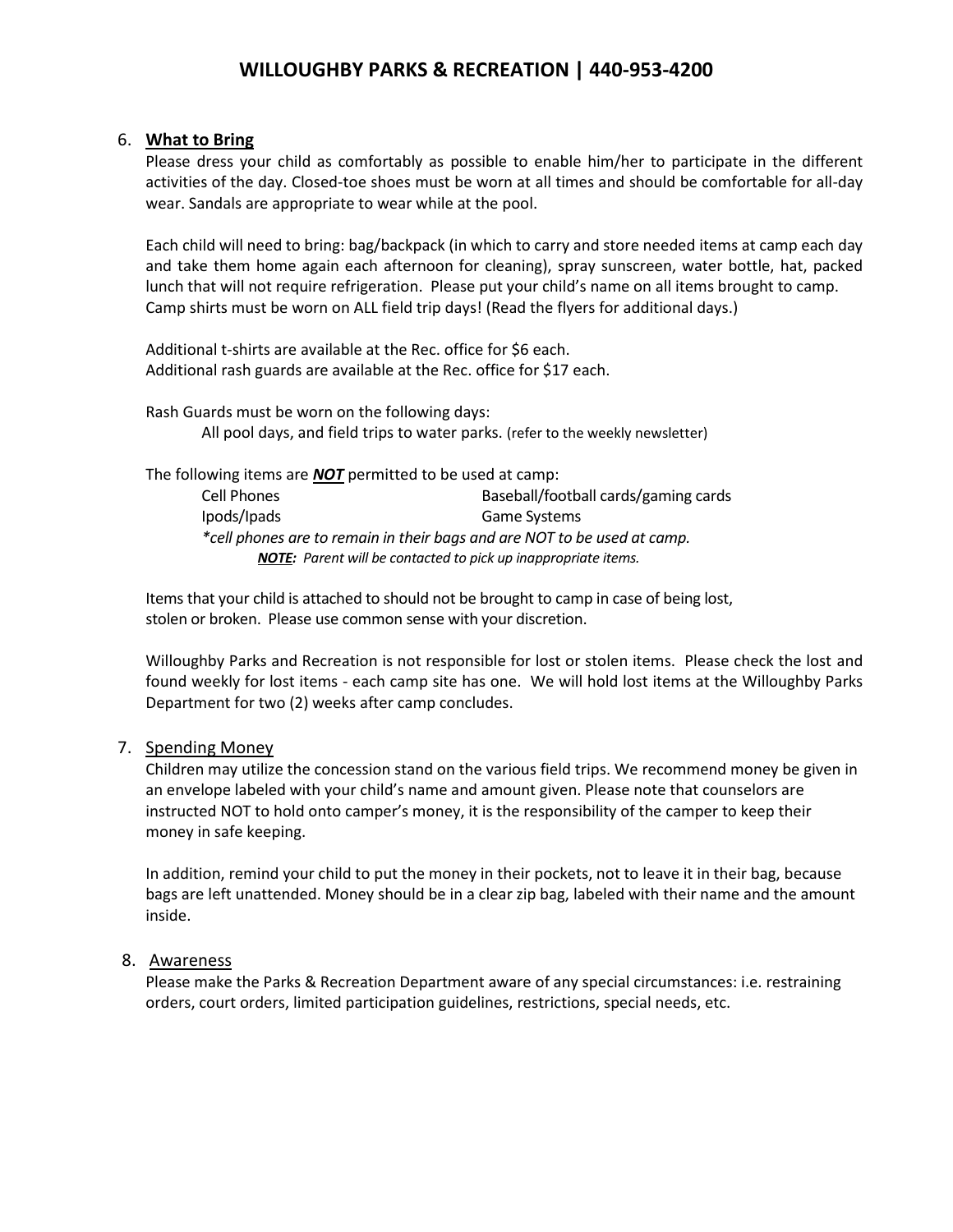## **Refund Policy**

Notification to cancel weeks must be done in writing and prior to the start of the camp week. This can be done by email or deliver paper form to the Parks & Rec Office.

- There is a \$20 service charge per week if refunding prior to the start of the camp week.
- No refunds given if refunding after the camp week starts.

# **Daily Sign In/Sign Out Procedure**

Please explain to your child that they are required to sign in with a counselor everyday as they arrive to camp. They are also required to sign out with a counselor and at the end of each day.

Changes/additions to your child's approved transportation list must be done in writing. (email is fine) No telephone requests will be authorized or accepted. Individuals picking up your child MUST have a valid ID.

If your child is not attending camp on any given day, you are not required to contact the Parks & Recreation Department or the counselors at your camp site.

#### **Tardy Pick-up Policy**

With the understanding that Summer Camp Counselors have other duties, both before & after camp hours (paperwork, set-up, inspections, etc.) the following policy has been instituted:

- The first time you are late there will be no charge. Late is considered after 3:00 p.m.
- After the first occurrence you will be charged:
	- $\circ$  \$5 for up to 15 minutes late.
	- o \$10 for 15+minutes late.

Payments should be made within 24 hours of the occurrence. Your child can not return to camp until the amount is paid.

If continued **early drop off or tardiness** persists, you will receive a call from the Parks & Recreation Department to resolve the problem. Should no improvement be made on the part of the parent to pick up the child in a timely manner, suspension from the program will be the end result.

#### **Child Abuse**

By state law, all agencies that provide children's programming are required to report questionable bruises or marks that are repetitious and obvious to the staff.

Likewise, should a child indicate to a staff member that abuse - emotional, physical or sexual - is happening to them, it is our obligation to report the discussion to Lake County Department of Human Services.

Know that should a report be filed; it has been done with much consideration on the staff's part.

# **Medical Procedures and Emergencies**

- A first aid kit is located at all camp locations.
- A list of participants and their home telephone numbers, parent's work telephone numbers are located at the camp site and the Parks and Recreation office.
- In case of a minor injury or illness, the injury will be treated and a minor incident report will be completed.
- In emergency cases, the parents are phoned and 911 dialed. The child is escorted by a staff person to the hospital or released to the parents, depending upon the situation. If the parents cannot be located, the emergency numbers on the registration form are called and the child will be released to that person *(must present photo ID with name for verification.)*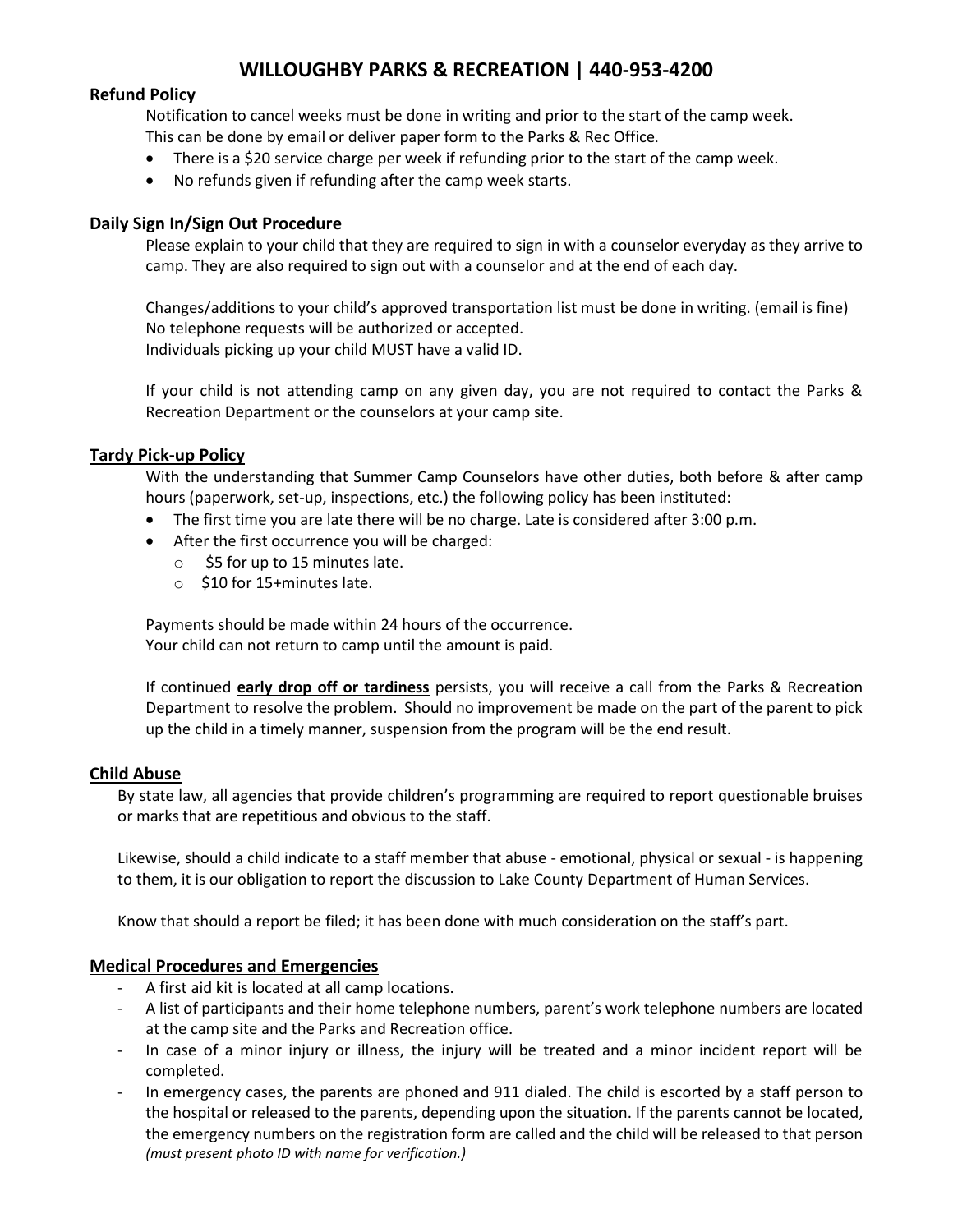- A staff member must accompany the child to the Emergency Room at the hospital and take the child's registration form and medical authorization form. Once the parent arrives at the hospital, the counselor will return to camp. If the parent arrives at the camp prior to an ambulance departure, the responsibility of accompanying a child to the hospital by the staff member will be relinquished to the parent. The incident is recorded and filed.

# \*\*\*Please do not send your child to camp if they are sick (common cold, runny nose, stomach flu, temperature, diarrhea, etc.) Doing so will expose countless children as well as staff members to their illness.

Parents will be notified and required to pick up their child in the event that they become ill at Summer Day Camp.

# **Medication**

Any prescription needs to be in its original container with the prescription label having the doctor's and child's name on it. Please call the Parks & Recreation Department and ask for a *Camp Medication Form* and return it prior to the first day of camp for your child.

# **Transportation and Field Trip Safety**

The children will be transported in Willoughby East Lake / Peterman busses or city vehicles, by licensed drivers, for all trips except where emergency medical transportation is needed. In an emergency, the local life squad will transport your child to the medical/dental center as requested on your child's registration form.

A staff member will be on board each field trip vehicle.

# **Transportation Rules**

 All camp rules/regulations apply while campers are on the bus to & from camp or while being transported to field trips. The following bus-specific rules are to be followed:

- Children must remain seated at all times.
- Talk quietly absolutely no talking at a railroad crossing or other danger points
- No throwing paper, hitting, spitting, etc.
- Please make sure the vehicle is clean and all of your belongings are taken with you when leaving.
- No eating, drinking, or littering
- Keep hands, feet, head, etc. inside the bus
- Keep all objects inside the bus
- No vandalism

- Do not engage in conduct which causes or may cause physical harm or emotional distress to the bus driver or campers

The bus will drop your child off at the bus stop in the afternoon unsupervised – no counselor will walk your child to their final destination.

#### **Sunscreen Usage at Camp**

The Summer Day Camp staff is permitted to apply sunscreen on children during the camp day if it is in a spray bottle only. Please put your child's name on the can; they are required to keep the can in their bag/backpack.

The staff will remind children to put sunscreen on during the day. It is also highly recommended that during the early weeks of summer that children wear light colored t-shirts for all outdoor activities.

Please discuss with your child the need to be protected from the sun's rays. Notify the staff of any special needs of your child.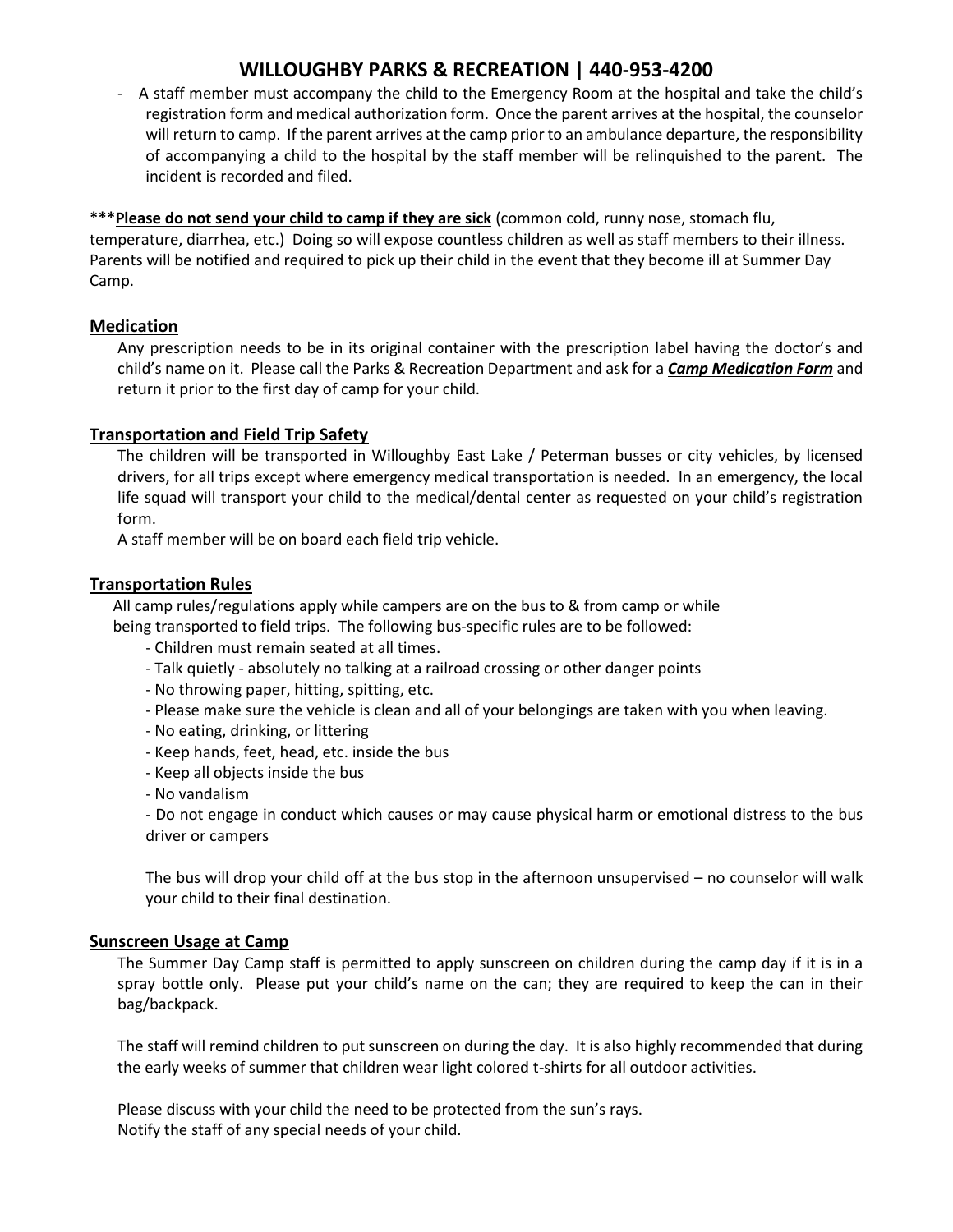# **Safety Policy**

All of the policies and rules established by the Department have been instituted to protect the best interest of the children enrolled at the camp. The following rules and the strict adherence of these by staff and parents alike are important in providing the safest environment for your children.

- No child will ever be left alone or unsupervised.
- Children must sign in / sign out with a counselor every day.
- Telephones are located at each site.
- Staff will accompany children on all field trips
- Each site has copies of medical and emergency treatment forms.
- Accident report forms will be completed and available to parents.
- Staff members will immediately notify the Parks & Recreation Department of suspected child abuse or neglect.
- Weather emergency plans are in the leader's handbook see facilities section.

# **Water Safety**

Children are required to take a swimming test prior to "free" swim at the Willoughby Municipal Pools by pool personnel. If they pass, they are issued a wristband which permits them to use the waterslides, diving boards and swim in the lap lanes. The swim test consists of swimming one length of the pool continuously. For those that are not good swimmers, life jackets will be available at a first come first serve basis for use in the pool. Additionally, children are required to wear their camp rash guard shirt in the water while swimming on certain field trips.

#### **Discipline**

The staff or individual leader in charge of a child or group of children shall be responsible for their discipline in keeping with the discipline policy established by the Summer Day Camp program.

Attention will be given to the specific needs of each individual child while at the same time the child is encouraged to become part of the group and participate. We believe children in a group situation want to conform to rules as soon as they know what is expected of them.

Rules will be made for both inside and outside play. Camp counselors will discuss the regulations thoroughly with the children and explain why it is necessary to have them. We do not want children to hurt themselves or each other. We want to encourage respect for people and for property.

Because children are children and discerning right from wrong is a continual learning process, we shall first talk to the child when inappropriate behavior occurs. If it is recurring, we may separate the child from the group. We hope this will encourage the child to understand the importance of appropriate behavior patterns and result in an early return to the group. The child will be asked to think about what he/she has or has not done and then try to discover the reasons for the inappropriate behavior and thereby be able to solve and correct the situation.

Too often discipline is thought of synonymously with punishment; it involves much more. We want to approach it with a positive action so appropriate behavior is reinforced and a learning process takes place as natural growth and development.